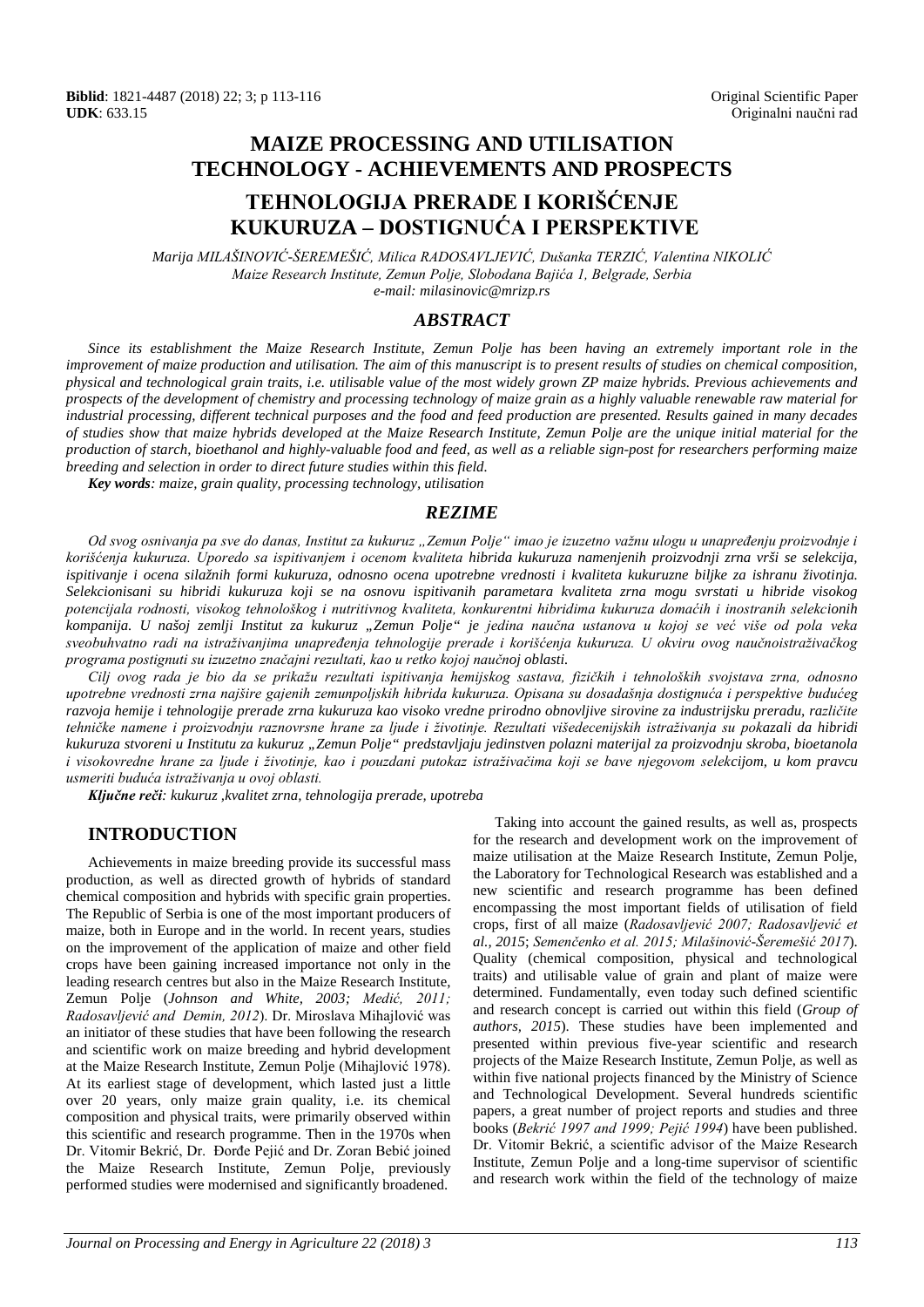processing and utilisation, is an author of the monograph titled "The Utilisation of Maize", which is according to assessments of leading experts within this field in our country, so far the most important publication in Serbian language (*Bekrić, 1997*). Moreover, 10 PhD and six MSc theses have been defended.

The aim of this study is to present previous achievements and prospects of further research on maize utilisation, i.e. chemistry and technology of maize processing.

### **MATERIAL AND METHODS**

Grain quality of the most widely grown ZP maize hybrids of different maturity groups and various endosperm types were observed. The selected hybrids were grown under the same conditions with the application of the same cropping practices in the experimental field of the Maize Research Institute in Zemun Polje. Physical properties (test weight or hectolitre mass, 1000 kernel weight or absolute weight, density, flotation index, milling response, the proportion of hard and soft endosperm fractions, water absorption index) and chemical composition (content of starch, protein, oil, fibre and ash) were determined. In addition, technological properties and utilisable value of grain of observed maize hybrids to be used in starch and bioethanol production were determined.

All methods used in the present study have been already described in previously published manuscripts (*Bekrić 1997; Milašinović 2005; Milašinović-Šeremešić 2011; Semenčenko 2013*).

### **RESULTS AND DISCUSSION**

The most recent results on grain quality (chemical composition and physical traits) testing of 55 ZP maize hybrids of various growing seasons and different endosperm types showed in Table 1 and 2.

| Table 1. Chemical composition of 33 Zil malle hybrids |        |         |       |       |        |
|-------------------------------------------------------|--------|---------|-------|-------|--------|
| Chemical                                              | Starch | Protein | Oil   | Fibre | Ash    |
| composition                                           | $(\%)$ | $(\%)$  | (%)   | (%)   | $(\%)$ |
| Min                                                   | 53.00  | 8.04    | 4.87  | 1.90  | 1.16   |
| Max                                                   | 74.41  | 13.34   | 10.25 | 3.24  | 1.77   |
| Average                                               | 67.67  | 9.85    | 6.33  | 2.45  | 1.36   |
| SD                                                    | 3.93   | 1.26    | 1.21  | 0.29  | 0.12   |

Table 1. Chemical composition of 55 ZP maize hybrids

According to gained results, there was a significant negative correlation between contents of protein and starch (r=-0.78) and oil and starch (r=-0.65) in maize grain (*Radosavljević et al., 2012*). These results, as well as previously achieved results on chemical traits of grain in dependence on the maize hybrid properties, pointed out that the greatest number of observed traits depending on the genetic base, i.e. on the type of hybrid, growing and environmental conditions, varied in a very wide range (*Radosavljević et al., 2015*). The variability of tested quality parameters provides wide possibilities for selecting maize hybrids as a raw material for certain purposes, as well as for selection of new hybrids (*Radosavljević et al., 2010*). Results

*Table 2. Physical traits of 55 ZP maize hybrids\**

| Physical  | <b>KWt</b> | TWt       | <b>Den</b>          | IF                                      | MRes | HE              | WAI   | Pericarp                | Endosperm | Germ |
|-----------|------------|-----------|---------------------|-----------------------------------------|------|-----------------|-------|-------------------------|-----------|------|
| traits    | $\rm(g)$   | $(kgm-3)$ | $\mathrm{gcm}^{-3}$ | $\gamma$ <sup><math>\gamma</math></sup> | (s)  | $\frac{9}{6}$ ) |       | $\gamma$ <sub>0</sub> ) | $(\%)$    | (96) |
| Min       | '04.1      | 590.0     | .16                 |                                         | 7.4  | 42.6            | 0.200 | 5.1                     | 71.1      | 8.4  |
| Max       | 342.5      | 902.3     | .38                 | 100                                     | 19.5 | 75.1            | 0.400 | 11.8                    | 83.3      | 21.2 |
| Average   | 249.1      | 764.6     | .25                 | 58.631.4                                | 10.6 | 58.4            | 0.250 | 6.9                     | 80.6      | 12.6 |
| <b>SD</b> | 61.0       | 56.5      | 0.04                |                                         | 3.0  | 6.8             | 0.040 | 1.4                     | 2.6       | 2.3  |

*\*KWt - 1000-kernel weight (g), TWt - test weight (kgm-3 ), ADen - absolute density (gcm-3 ), IF - flotation index (%), MRes - milling response (s), HE - hard endosperm (%), WAI - water absorption index.* 

obtained in this study are in accordance with results gained by foreign authors (*Johnson and White, 2003; Ketthaisong et al., 2015*).

At the Maize Research Institute, Zemun Polje, Dr. Zoran Bebić has initiated studies within the field of chemical, technological and biotechnological processing of maize, as well as technological and utilisable value of maize grain (*Bebić, 1974*). Maize grain with soft, i.e. floury endosperm is more suitable for wet milling, because steeping/soaking is easier and shorter, while separation of starch and gluten is better (*Radosavljević et al., 2000*).

A method based on the starch processing simulation under laboratory conditions was introduced to the Maize Research Institute, Zemun Polje in 2004 (*Milašinović, 2005*). The most important parameters for the estimation of the technological value of maize grain in wet milling are as follows: yield, recovery and purity of starch, i.e. the protein content in isolated starch. High starch recovery and yields are the principal parameters of a well performed maize wet milling procedure. Tables 3 and 4 present results obtained by the application of the laboratory method of the wet milling procedure to five selected maize hybrids.

According to results presented in Tables 3 and 4 starch yield varied from 60.55% (hybrid ZP 758) to 63.48% (hybrid ZP 600), which corresponds to starch recovery of 87.53% and 90,01%. The highest yields of gluten (11.54%), germ (10.51%) and bran (12.26%) were recorded in hybrids ZP 648, ZP 600 and ZP 758, respectively

Long-term studies on technological properties of selected maize hybrids by a modified laboratory wet milling method of 100-g kernels have shown that ZP maize hybrids satisfied criteria regarding recovery, purity  $\langle \langle 0.30 \rangle$  protein) and quality of isolated starch (*Milašinović-Šeremešić et al., 2012*). High recovery and yield of starch, as well as a low content of proteins are the fundamental parameters of a well performed maize wet milling procedure. It was determined that hybrids with the increased starch content and a lower hectolitre mass and density, and a greater proportion of soft endosperm fraction had higher yields and recovery of starch in wet milling (*Milašinović, 2005; Milašinović et al., 2007*).

Native maize starch, as a basic product of the primary starch processing, is an initial raw material for numerous transformation processes in further industrial production, i.e. higher stages of starch processing. According to the amylase content, starches isolated from the selected ZP maize hybrids can be classified into two groups: normal, containing about 24% of amylose and waxy maize starches containing approximately 1% of amylose (*Radosavljević et al., 1995; Milašinović, 2005; Milašinović-Šeremešić, 2011*). Extraordinary nutritional and functional properties make maize starch a raw material of special importance not only for today's needs but also for future food production and the wide industrial application. There is a whole range of commercial goods obtained from maize starch, such as: starch derivates, starch sweeteners and biotechnological products (*Radosavljević, 2007*).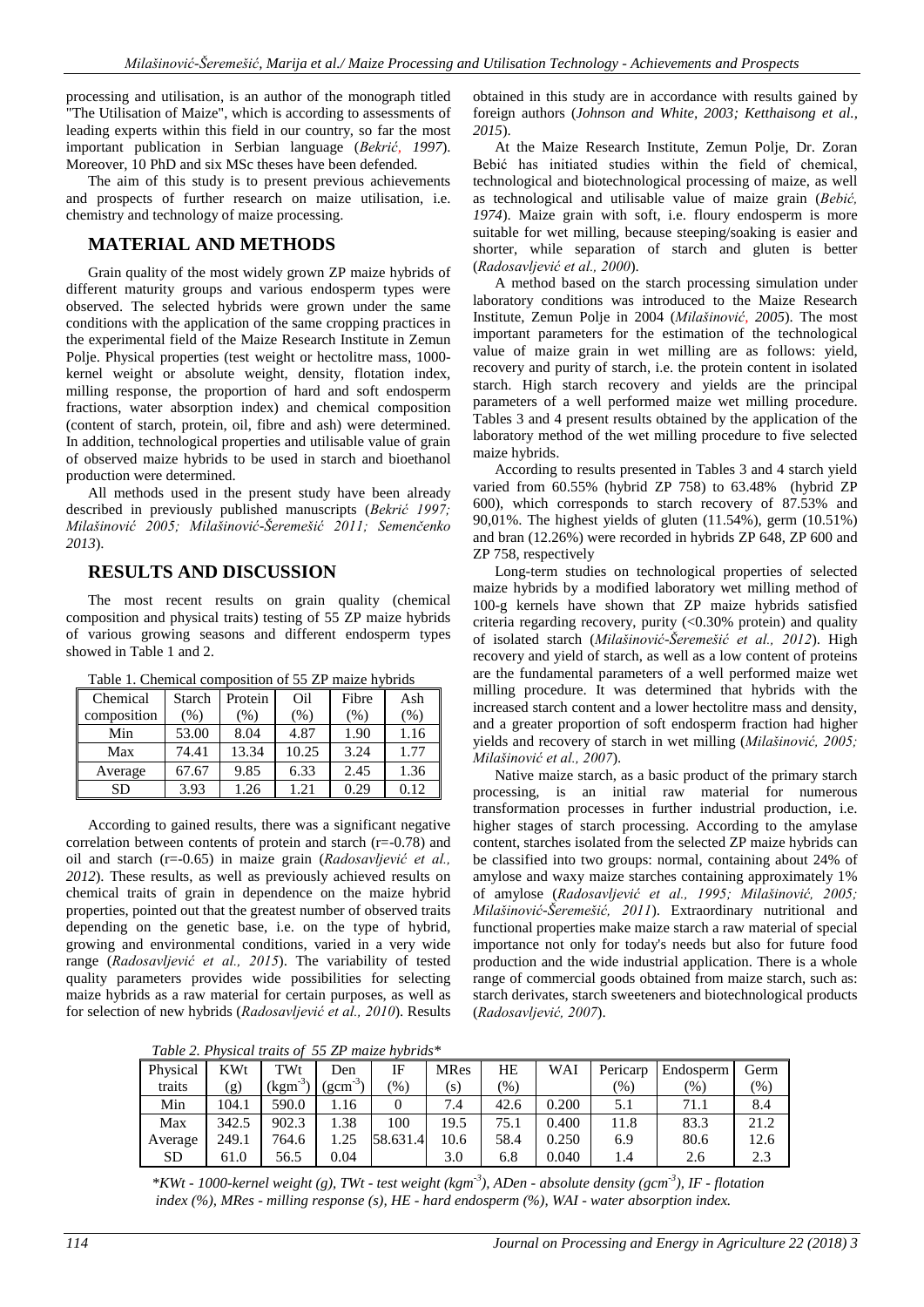Resistant starches (RS) are a special group of dietary fibres that have been intensively studied in recent times, not only because of their significant effects on human health, but also due to effects on properties of products to which they had been added. Resistant starches may be categorised into four types: RS1 - physically protected, inaccessible (fully or partially processed milled whole grains, seeds, legumes); RS2 ungelatinised resistant granules with the type-B crystallinity slowly hydrolysable by  $\alpha$ -amylase (raw potatoes, green/unripe bananas, some legumes, high amylase maize); RS3 bananas, some legumes, high retrograded starches (cooked and cooled potatoes, bread, cornflakes, food products with repeated moist heat treatment); RS4 - chemically modified starches (foods containing starch derivates (bread, cakes)) (*Milašinović-Šeremešić, 2011*). Resistant starch is defined as a starch fraction that resists enzyme hydrolysis in the small intestine, but can be degraded (fermented) in the large intenstine (colon). Therefore, resistant starch, due to its very low glycemic index, may be defined as a dietary or "functional" fibre. A positive effect of resistant starch in diet is actually based on the result of the fermentation process during which short-chain fatty acids, primary acetates, propionates and butyrates, are produced. The studies carried out with the hybrid ZP 434 indicated that the starch of this hybrid was suitable for pullalanse debranching and producing of resistant starch of the type 3 (*Milašinović-Šeremešić, 2011; Milašinović et al.,2010, 2009*).

| Genotype  | Steeping/soak | Germ    | <b>Bran</b> | Starch | Gluten | Process      |
|-----------|---------------|---------|-------------|--------|--------|--------------|
|           | water $(\%)$  | $(\% )$ | (% )        | (% )   | (% )   | water $(\%)$ |
| ZP 600    | 4.68          | 10.51   | 9.70        | 63.48  | 6.00   | 0.12         |
| ZP 606    | 4.34          | 8.76    | 9.34        | 61.70  | 11.02  | 0.13         |
| ZP 648    | 4.40          | 8.59    | 7.96        | 60.72  | 11.54  | 0.18         |
| ZP 758    | 4.58          | 8.39    | 12.26       | 60.55  | 8.55   | 0.17         |
| ZP 802    | 4.12          | 7.56    | 10.31       | 63.45  | 8.05   | 0.17         |
| Min       | 4.12          | 8.39    | 7.96        | 60.55  | 6.00   | 0.12         |
| Max       | 4.68          | 10.51   | 12.26       | 63.48  | 11.54  | 0.18         |
| Average   | 4.42          | 8.76    | 9.91        | 61.98  | 9.03   | 0.15         |
| <b>SD</b> | 0.22          | 1.08    | 1.57        | 1.42   | 2.27   | 0.03         |

*Table 3. Characteristics of wet milling of ZP maize hybrids*

From a technological point of view, resistant starch produces better results than other "traditional" natural fibres. Resistant starch may be practically used in many food systems, and its addition can affect the structure, texture and other properties of newly derived products. The use of resistant starch of types 3 and 4 in small pasta formulation resulted in a product of improved sensory and nutritional quality (*Milašinović-Šeremešić et al., 2013*). Gained results point out to a good potential of resistant starch as a functional ingredient from the aspect of its application in the production of cakes and fibre-rich related products (*Milašinović-Šeremešić*, 2011).

Currently in Serbia, maize is the most suitable plant for the production of bioethanol. The most important criterion for

*Table 4. Content, yield and recovery of starch of ZP maize hybrids*

| Genotype | Starch<br>(% ) | Starch yield<br>(% ) | Starch recovery<br>(% ) |
|----------|----------------|----------------------|-------------------------|
| ZP 600   | 70.52          | 63.48                | 90.01                   |
| ZP 606   | 69.28          | 61.70                | 89.05                   |
| ZP 648   | 70.34          | 60.72                | 86.32                   |
| ZP 758   | 69.17          | 60.55                | 87.53                   |
| ZP 802   | 70.55          | 63.45                | 89.93                   |
| Min      | 69.17          | 60.55                | 87.53                   |
| Max      | 70.55          | 63.48                | 90.01                   |
| Average  | 69.97          | 61.98                | 88.57                   |
| SD       | 0.69           | 1.42                 | 1.60                    |

*Journal on Processing and Energy in Agriculture 22 (2018) 3 115*

maize-based alcohol production is the grain starch content, which should be above 70% in order to get 37-40 litres of ethanol out of 100 kg of maize (*Radosavljević, 2007*). At the Maize Research Institute, Zemun Polje, in addition to the stated parameters of quality: chemical composition, physical traits and technological properties of maize grain wet milling, in recent times studies aimed on further development of ethanol production have been carried out. Due to ampleness of various maize hybrids, national raw matrials were used to test the suitability of selected hybrids for the production of bioethanol.

Bioethanol is biofuel that is globally mostly used as a substitute for fossil fuels. The production of this fuel has been increasing, and maize is one of the best renewable raw materials for its production due to the high starch content in grain (*Medić 2011*; *Medić et al., 2015)*.

In the process of separate hydrolysis and fermentation, under the optimum reaction conditions: maize flour to water ratio of 1:3; concentration of α-amylase Termamyl SC 0.02% (v/w), glucoamylase SAN Extra L 0.12% (v/w) and concentration of yeast inoculum *Saccharomyces cerevisiae* var. *ellipsoideus* 2%  $(v/v)$ ; fermentation temperature of 30 $^{\circ}$ C and fermentation time of 44h, high yields of this biofuel were achieved (Figure 1).

The bioethanol content after 44-h fermentation ranged from 8.36% (ZP 588) to 9.13% (ZP 555), while achieved percentage of maximum theoretical yield of bioethanol varied from 87.33% to 93.59% for hybrids ZP 505 and ZP 606, respectively. The

highest  $(2.08 \text{ g } l^1 \text{ h}^{-1})$ , i.e. lowest  $(1.90 \text{ g } l^1 \text{ h}^{-1})$ volumetric productivity was recorded in the hybrid ZP 555, i.e. ZP 588, respectively. The hybrid ZP 606 expressed the best fermentation properties and can be characterised as the most suitable for the bioethanol production.

Results obtained in previous studies showed that out of 27 observed hybrids, the hybrid ZP 434 had the highest yield of bioethanol of 94.5% of the theoretical bioethanol content in the process of separate hydrolysis and fermentation. The high bioethanol yield of this hybrid was attributed to the high starch content in grain, as well as to a high proportion of soft endosperm fraction that is more susceptible to the action of enzymes that hydrolyses

starch. Furthermore, high yields of bioethanol were also recorded in the following hybrids: ZP 377, ZP 548, ZP 606, ZP 666 and ZP 747 (*Semenčenko, 2013*). Studies performed on ZP hybrids indicated that bioethanol yields depended, to a certain extent, on a genotype, i.e. particular physical and chemical traits of maize hybrids (*Semenčenko et al*., 2015).

Maize pulp is an important by-product in the bioethanol production and an excellent source of proteins and energy for animals, which is why it is most often use as an ingredient in feed mixtures. Studies carried out at the Maize Research Institute, Zemun Polje on samples of maize pulp obtained by the



*of bioethanol produced from ZP hybrids*